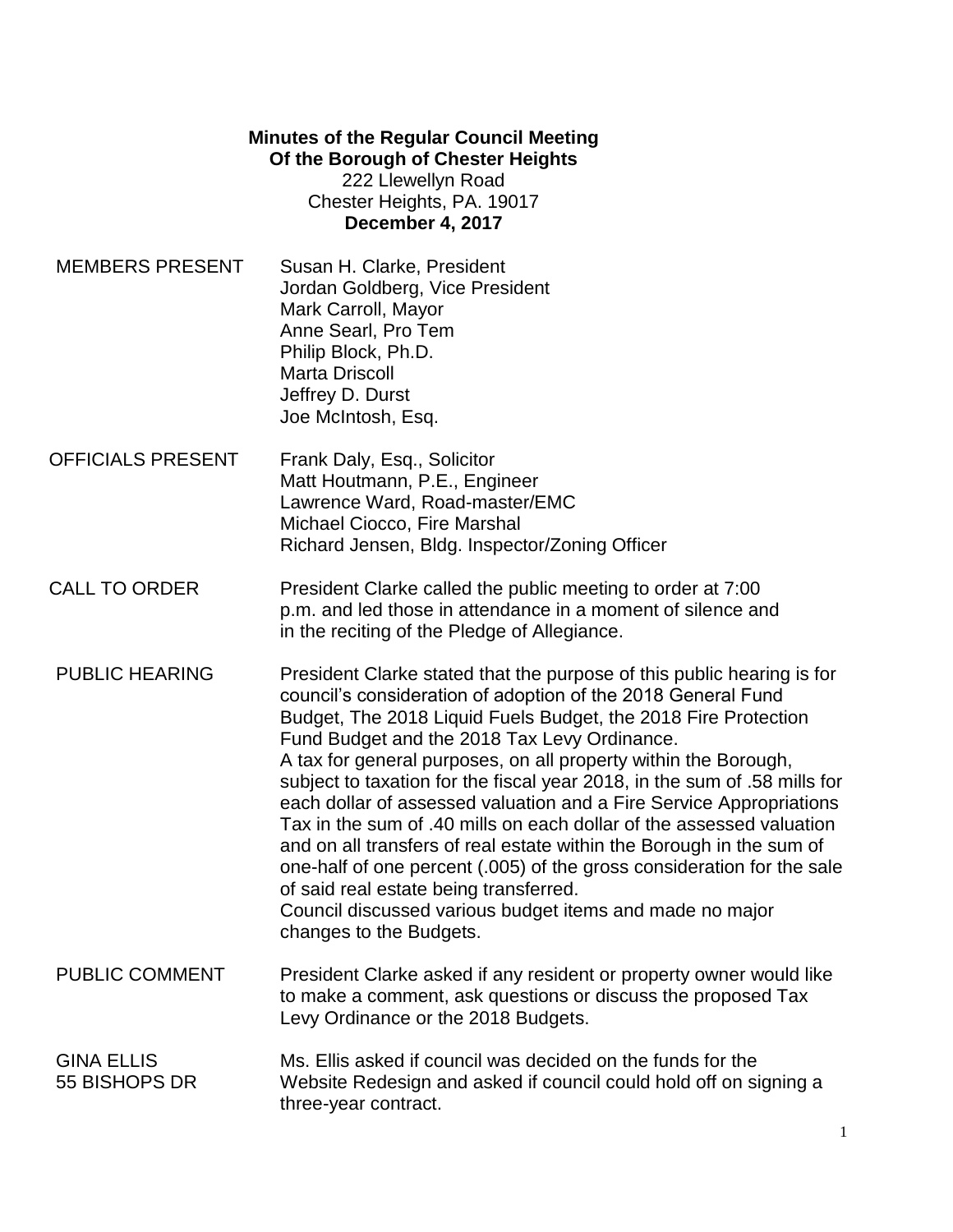| <b>CLOSE PUBLIC</b><br><b>HEARING</b>                                                                                                                                    |                                                                                                                                                                |                                                                            | President Clarke closed the public hearing at 7:09 p.m.                                                                                                                                                                            |  |
|--------------------------------------------------------------------------------------------------------------------------------------------------------------------------|----------------------------------------------------------------------------------------------------------------------------------------------------------------|----------------------------------------------------------------------------|------------------------------------------------------------------------------------------------------------------------------------------------------------------------------------------------------------------------------------|--|
| <b>OPPORTUNITY TO</b><br><b>ADDRESS COUNCIL</b>                                                                                                                          | No response.                                                                                                                                                   |                                                                            |                                                                                                                                                                                                                                    |  |
|                                                                                                                                                                          | APPROVAL OF MINUTES Mayor Carroll requested council to amend the August 7, 2017<br>Regular Council Meeting Minutes to include the Mayor's<br>written comments. |                                                                            |                                                                                                                                                                                                                                    |  |
|                                                                                                                                                                          | the Mayor's written comments.                                                                                                                                  |                                                                            | Upon motion (Block/McIntosh) council voted to amend the<br>August 7, 2017 Regular Council Meeting Minutes to include                                                                                                               |  |
|                                                                                                                                                                          | Session.                                                                                                                                                       |                                                                            | Upon motion (McIntosh/Goldberg) council voted to approve<br>the Meeting Minutes of the November 6, 2017 Regular<br>Council Meeting and (Durst/Block) council voted to approve<br>the Meeting Minutes of the November 27, 2017 Work |  |
| PUBLIC TO ADDRESS<br><b>COUNCIL</b>                                                                                                                                      |                                                                                                                                                                |                                                                            |                                                                                                                                                                                                                                    |  |
| <b>SECRETARY REPORT</b>                                                                                                                                                  | No report.                                                                                                                                                     |                                                                            |                                                                                                                                                                                                                                    |  |
|                                                                                                                                                                          | the engineer has reviewed the invoice.                                                                                                                         |                                                                            | TREASURER'S REPORT Council directed Mrs. Timmins to hold the check for Top Notch until                                                                                                                                             |  |
| <b>MOTION</b>                                                                                                                                                            | Upon motion (McIntosh/Durst council voted to accept the receipts as<br>submitted by the Secretary/Treasurer for November 2017.                                 |                                                                            |                                                                                                                                                                                                                                    |  |
| <b>MOTION</b>                                                                                                                                                            | 2017.                                                                                                                                                          |                                                                            | Upon motion (Goldberg/McIntosh) council voted to accept the<br>expenses as submitted by the Secretary/Treasurer for November                                                                                                       |  |
| Description                                                                                                                                                              |                                                                                                                                                                |                                                                            | Source                                                                                                                                                                                                                             |  |
| <b>Real Estate Transfer Tax</b><br>Sept Tax Remit<br>Local Service Tax<br><b>Oct Collections</b><br>Interim<br>3rd Qtr Franchis Fee<br><b>Reimburse Traffic Accident</b> | \$<br>\$<br>\$<br>\$<br>\$<br>\$<br>\$                                                                                                                         | 17,511.84<br>338.65<br>16,748.37<br>707.99<br>179.45<br>8,832.96<br>887.80 | <b>Treasurer of Delaware County</b><br><b>Treasurer of Delaware County</b><br>Berkheimer<br>Maryann Furlong Tax Collector<br>Maryann Furlong Tax Collector<br>Verizon<br>Allstate                                                  |  |
| <b>Court Fines</b>                                                                                                                                                       | \$                                                                                                                                                             | 51.27                                                                      | <b>District Court</b>                                                                                                                                                                                                              |  |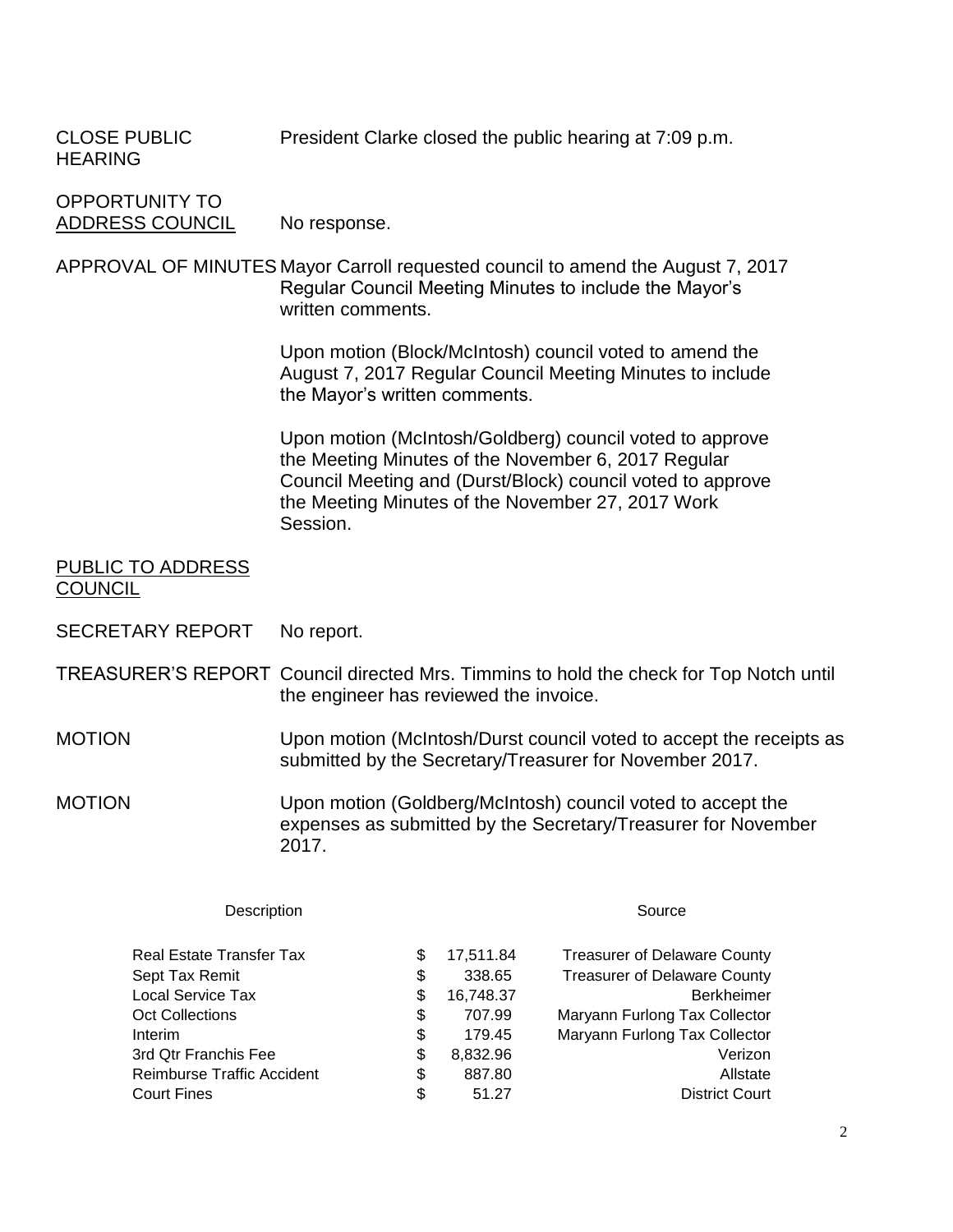| U&O Inspection                         | \$ | 90.00      | 305 Valleybrook Rd        |  |
|----------------------------------------|----|------------|---------------------------|--|
| U&O Inspection                         | \$ | 90.00      | 119 Bishops Dr            |  |
| U&O Inspection                         | \$ | 90.00      | 65 Ivy Mills Rd           |  |
| U&O Inspection                         | \$ | 90.00      | 352 Danbury Ln            |  |
| U&O Re-Inspection                      | \$ | 90.00      | 196 Bishops Dr            |  |
| U&O Re-Inspection                      | \$ | 90.00      | 130 Bisops Dr             |  |
| U&O Inspection                         | \$ | 90.00      | 170 Bishops Dr            |  |
| U&O Inspection                         | \$ | 90.00      | 352 Willits Way           |  |
| U&O Inspection                         | \$ | 90.00      | 54 lvy Ln                 |  |
| U&O Inspection                         | \$ | 110.00     | 45 Baltimore Pk           |  |
| U&O Inspection                         | \$ | 200.00     | 104-106 Baltimore Pk      |  |
| U&O Inspection                         | \$ | 90.00      | 107 Indian Springs Dr     |  |
| <b>SEO Permit</b>                      | \$ | 400.00     | 163 Summit Lane           |  |
| <b>SEO Permit</b>                      | \$ | 400.00     | 65 Ivy Mills Rd           |  |
| <b>HVAC Permit</b>                     | \$ | 154.00     | 300 Wawa Rd               |  |
| <b>HVAC Permit</b>                     | \$ | 155.00     | 15 Bonnie Ln              |  |
| <b>Bldg Permit</b>                     | \$ | 175.00     | 133 Heather Ln            |  |
| <b>Electrical Permit</b>               | \$ | 55.00      | 65 Ivy Mills Rd           |  |
| <b>Electrical Permit</b>               | \$ | 80.00      | 363 Valleybrook Rd        |  |
| <b>Blasting Permit</b>                 | \$ | 125.00     | LeNape Valley             |  |
| <b>Mechanical Permits</b>              | \$ | 21,015.00  | Wawa Annex 5              |  |
| Road Opening Permit                    | \$ | 125.00     | 156 Logtown Rd            |  |
| Earth Disturbance Permit               | \$ | 1,000.00   | 156 Logtown Rd            |  |
| <b>Bldg/Zoning Permit</b>              | \$ | 347.75     | 160 Heather Ln            |  |
| Fire Hydrant Reimbursement             | \$ | 181.50     | <b>Madison Apartments</b> |  |
| Fire Hydrant Reimbursement             | \$ | 399.30     | Darlington Woods          |  |
| <b>TOTAL</b>                           | \$ | 71,080.88  |                           |  |
| Fund Balances,                         |    |            |                           |  |
| <b>Certificates of Deposit Balance</b> |    |            |                           |  |
| CD, 12 Month, @ 1.25% 4/30/19          | \$ | 43,996.49  | Iron Workers Bank         |  |
| CD, 12 Month, @.0.50% 12/03/17         |    | 216,518.41 | Wawa Credit Union         |  |
| EBond                                  | \$ | 15,000.00  | <b>Bryn Mawr Trust</b>    |  |
| <b>Total Certificates of Deposit</b>   | \$ | 275,514.90 |                           |  |
|                                        |    |            |                           |  |
|                                        |    |            |                           |  |
| <b>General Fund Balance</b>            |    |            | Source                    |  |
| Checking Acc 11/30/17 @ 0.80%          |    | 481,787.83 | PLGIT GENERAL FUND        |  |
| Checking Acc 11/30/17 @ 0.94%          |    | 7.54       | PLGIT GENERAL FUND        |  |
| Money Manager 11/30/17 @ 0.15%         |    | 10,794.84  | BMT Accnt #2460           |  |
| Borough Road Improvement Fund          |    | 108,046.77 | BMT Accnt #5260           |  |
| <b>Total Funds in General Fund</b>     | \$ | 600,636.98 |                           |  |
|                                        |    |            |                           |  |
| PA Liquid Fuels Fund Balance           |    |            |                           |  |
| Checking Account 11/30/17@ 0.80%       | S. | 57,597.87  | PLGIT Accnt #5116038      |  |
|                                        |    |            |                           |  |
| <b>Fire Protection Fund</b>            |    |            |                           |  |
| Fire Protection Fund Check 11/3017     | \$ | 34,413.67  | BMT Accnt #9579           |  |
| <b>Fire Protection Fund Savings</b>    |    |            |                           |  |
| 11/3017                                | P. | 10,003.01  | BMT Accnt #3005           |  |
|                                        | \$ | 44,416.68  |                           |  |
|                                        |    |            |                           |  |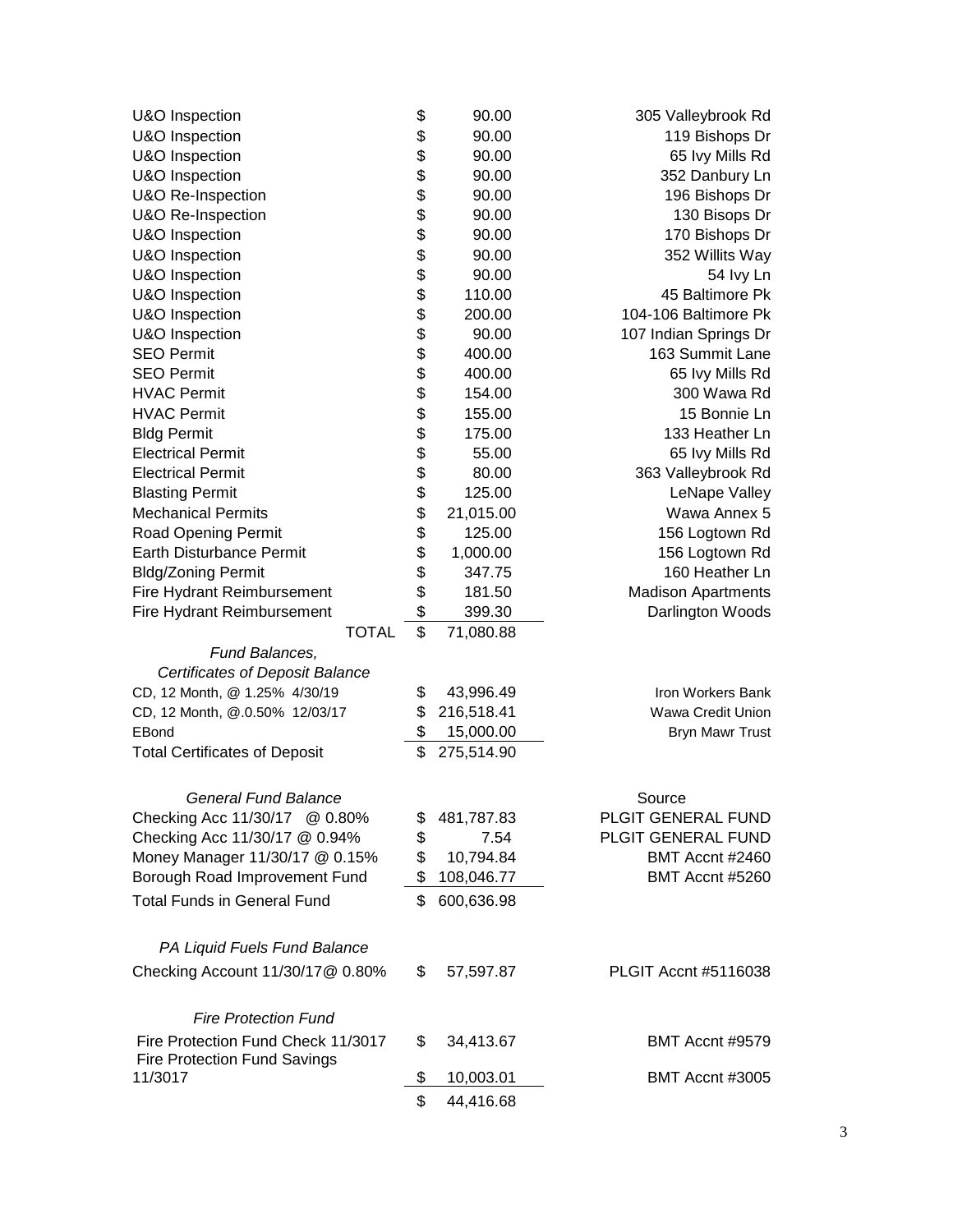| 11/30/17@ 0.80%<br>Savings     | \$           | 3,891.31  | PLGIT Accnt #5116041                |
|--------------------------------|--------------|-----------|-------------------------------------|
| Expenditures                   |              |           |                                     |
| 2016 Tax Collector Audit       | \$           | 2,800.00  | Leitzell & Economidis, PC           |
| <b>Tree Removal Park</b>       | \$           | 15,650.00 | <b>Top Notch Tree</b>               |
| 4th Qtr Local Service Tax      | \$           |           |                                     |
|                                |              | 11,000.00 | <b>Chester Heights Fire Company</b> |
| November Rent                  | \$           | 1,500.00  | <b>Chester Heights Fire Company</b> |
| <b>Fire Safety Inspections</b> | \$           | 450.00    | <b>Chester Heights Fire Company</b> |
| Storage Rental                 | \$           | 180.20    | <b>Chester Heights Self Storage</b> |
| Phone/Fax/Fire Marshal         | \$           | 139.28    | Windstream                          |
| Wawa Annex 5                   | \$           | 3,000.00  | Richard Jensen                      |
| <b>Bldg Permits</b>            | \$           | 2,549.50  | Richard Jensen                      |
| <b>Fire Safety Inspections</b> | \$           | 450.00    | Richard Jensen                      |
| <b>General Matters</b>         | \$           | 1,250.00  | Daly Law Firm                       |
| Reimb 156 Logtown              | \$           | 787.50    | G. D. Houtman & Sons                |
| Reimb LeNape Valley            | \$           | 1,124.00  | G. D. Houtman & Sons                |
| Reimb Brookefield              | \$           | 198.00    | G. D. Houtman & Sons                |
| <b>Reimb Beard</b>             | \$           | 2,783.50  | G. D. Houtman & Sons                |
| 301 Llewellyn                  | \$           | 367.50    | G. D. Houtman & Sons                |
| <b>Misc Services</b>           | \$           | 1,439.50  | G. D. Houtman & Sons                |
| PennDOT                        | \$           | 1,207.50  | G. D. Houtman & Sons                |
| MS-4 PRP Plan                  | \$           | 2,107.50  | G. D. Houtman & Sons                |
| <b>Council Compensation</b>    | \$           | 223.03    | Anne C. Searl                       |
| <b>Council Compensation</b>    | \$           | 223.03    | Susan H. Clarke                     |
| <b>Council Compensation</b>    | \$           | 223.03    | Marta Driscoll                      |
| <b>Council Compensation</b>    | \$           | 223.03    | Jordan Goldberg                     |
| <b>Council Compensation</b>    | \$           | 223.02    | Jeff D. Durst                       |
| <b>Council Compensation</b>    | \$           | 223.03    | Joseph McIntosh, Esq.               |
| <b>Council Compensation</b>    | \$           | 223.03    | Philip Block                        |
| <b>Mayor Compensation</b>      | \$           | 223.03    | <b>Mark Carroll</b>                 |
| <b>Zoning Officer</b>          | \$           | 223.03    | Richard Jensen                      |
| <b>Installation Fee</b>        | \$           | 125.00    | Delco Alarm                         |
| Stray Dog Fee                  | \$           | 210.00    | <b>Brandywine Vet Hospital</b>      |
| <b>Monthly Comp</b>            | \$           | 833.33    | Larry Ward                          |
| Lawn Maintenance               | \$           | 2,813.00  | Scott's Lawn Service                |
| Safe Deposit Annual Fee        | \$           | 54.00     | <b>Bryn Mawr Trust</b>              |
| Legal Adv                      |              | 315.84    | 21st Century Media                  |
| PECO TL                        |              | 45.51     | <b>PECO</b>                         |
| PECO <sub>SL</sub>             |              | 517.28    | PECO                                |
| Web Hosting                    |              | 29.99     | justhost.com                        |
| Park Trash                     | \$\$\$\$\$\$ | 66.42     | Waste Management                    |
| Assistant                      |              | 790.81    | Valerie Hoxter                      |
| 4th Qtr Stipend                | \$           | 185.00    | Michael Ciocco                      |
| Monthly Comp                   | \$           | 500.00    | Michael Ciocco                      |

*Land Dev Escrow Fund Balance*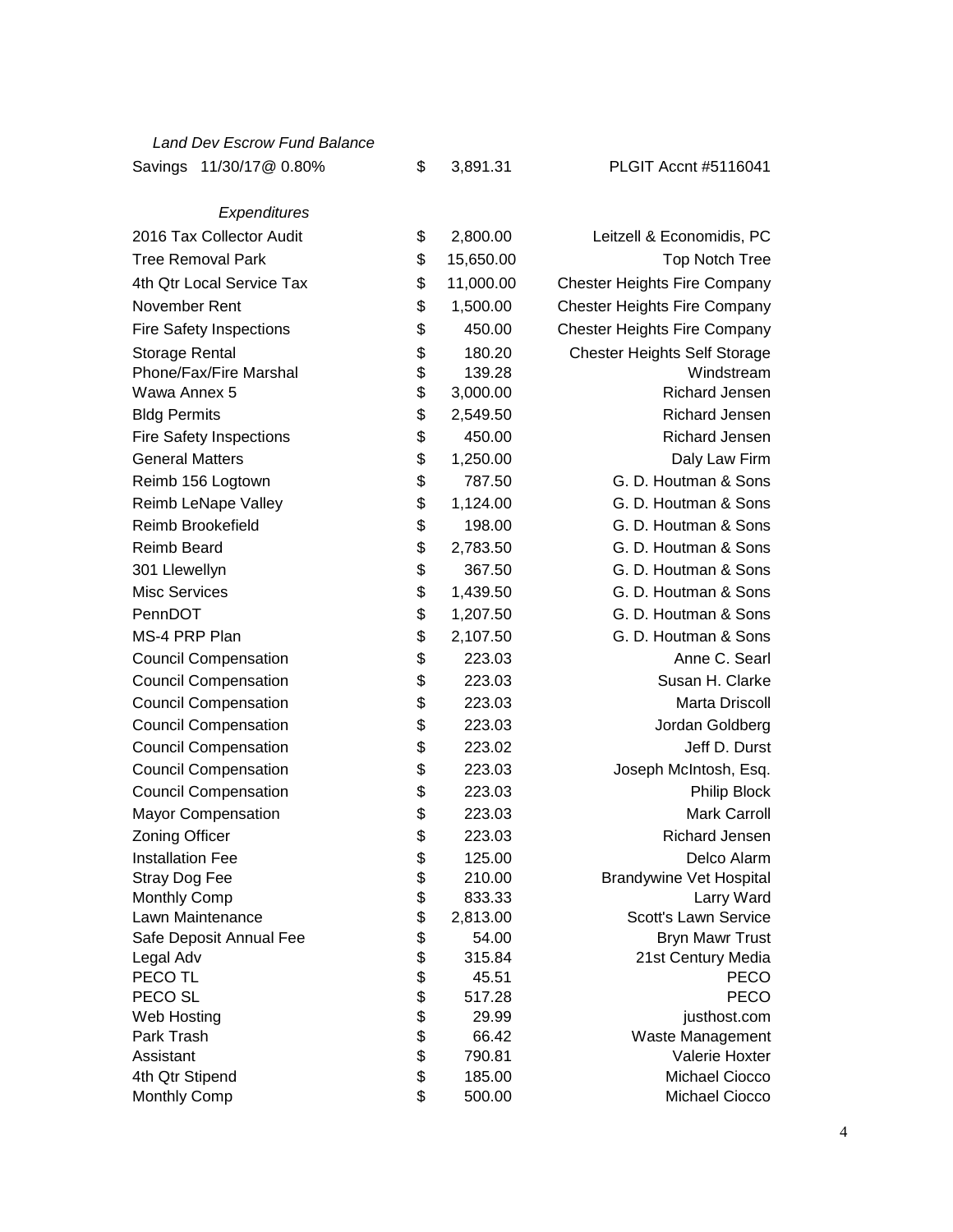| <b>Office Supplies</b>           | \$<br>52.99     | Adobe                          |
|----------------------------------|-----------------|--------------------------------|
| 941 Payroll                      | \$<br>1,156.26  | <b>EFTPS</b>                   |
| Sec/Treas Compensation           | \$<br>3,569.89  | <b>Susan Timmins</b>           |
| Dig Notifications                | \$<br>8.02      | PA 1 Call                      |
| Copier/Fax/Scanner               | \$<br>140.13    | <b>Ricoh USA</b>               |
| Meter Usage                      | \$<br>20.53     | <b>Ricoh USA</b>               |
| Employee Insurance               | \$<br>500.00    | <b>Susan Timmins</b>           |
| 3 Hydrants@ \$42.25 per Hydrant  | \$<br>97.44     | Aqua Pennsylvania              |
| 35 Hydrants@ \$36.30 per Hydrant | \$<br>1,306.80  | <b>Chester Water Authority</b> |
| <b>Total Expenditures</b>        | \$<br>64,329.48 |                                |

ONE SMITHBRIDGE LLC Mr. Smith informed council that the One Smithbridge, LLC Land Development Plan will be presented at the next Planning Commission Meeting. Mr. Houtman has provided a plan review.

MOTION Upon motion (Block/McIntosh) council voted to extend the extension letter for March 5, 2018.

CORRESPONDENCE Councilwoman Searl reported on the following correspondence:

- The Chester Water Authority's 2016 Annual Report
- Delaware County Intercommunity Health will be conducting a meeting concerning the Spotted Lantern Fly
- A letter from Aqua concerning the possible purchase of Chester Water Authority
- BUILDING INSPECTOR Mr. Jensen reported that he is working on normal inspections. Mr. Jensen reported that there was a incident at the Apple Pie Preschool where the administration smelled smoke from the heater. The Fire Company responded to the report and evacuated the students. The students were relocated to the Fire Company.

FIRE MARSHAL Mr. Ciocco reported on the following:

- There were five fire incidents in the month of November.
- Mr. Ciocco received a letter thanking the Fire Marshal and the Fire Company for all they did with the recent incident at Apple Pie Preschool.
- Mr. Ciocco and Mr. Ward will be working with the Apple Pie Preschool for an updated Incident Plan and a Lock Down Plan.

SEO No report.

ZONING OFFICER Mr. Jensen reported that he had sent a letter to the owners of Madison Apartments concerning the purchase of 104-106 Baltimore Pike stating that the plans that were presented were zoning compliant.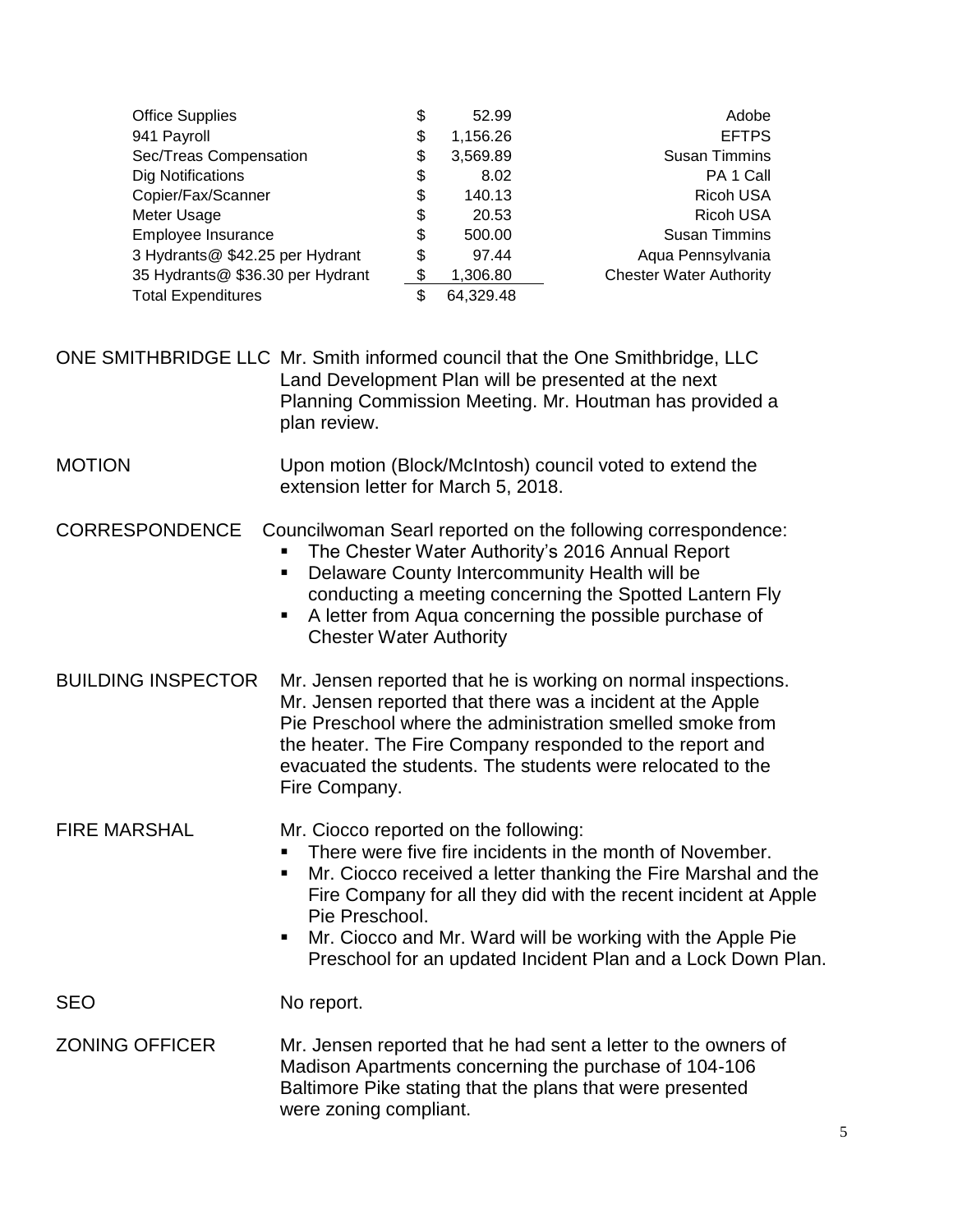| <b>ROAD MASTER/ EMC</b>                     | Mr. Ward reported that there were 23 calls to the Fire<br>Company in November, 9 Medical Assist, 4 Building Fires, 1<br>Dumpster Fire, 1 Fuel Spill and various cover calls. All<br>members of the Fire Company will have physicals in<br>December.<br>Santa will ride through the borough on Saturday, December<br>19 <sup>th</sup> starting at 3:00 p.m.<br>The Fire Company will be replacing the older laptops on the Fire |
|---------------------------------------------|--------------------------------------------------------------------------------------------------------------------------------------------------------------------------------------------------------------------------------------------------------------------------------------------------------------------------------------------------------------------------------------------------------------------------------|
|                                             | Trucks with Ipads.<br>The Fire Company marked out all the fire hydrants in the borough<br>for protection from snow removal.                                                                                                                                                                                                                                                                                                    |
| <b>SOLICITOR REPORT</b><br><b>RATIFY CD</b> | Solicitor Daly reported on the following:<br>Solicitor Daly requested a motion to ratify the motion that was made<br>at the November 27, 2017 Work Session to redeem the Wawa<br>Credit Union CD (approximately \$216,000.00) and open a CD<br>Account at the Franklin Mint Credit Union at 1.10%.                                                                                                                             |
| <b>MOTION</b>                               | Upon motion (McIntosh/Goldberg) to ratify the motion to redeem the<br>Wawa Credit Union CD and open a CD Account with Franklin Mint<br>Credit Union.                                                                                                                                                                                                                                                                           |
| <b>SATELLITE CASINO</b>                     | Solicitor Daly presented council with a Resolution concerning<br>Satellite Casino possible expansion regarding the placement of 10<br>Category 4 Casinos in Pennsylvania. This was discussed at<br>November 27, 2017 Work Session.                                                                                                                                                                                             |
| <b>MOTION</b>                               | Upon motion (Searl/McIntosh) council voted to approve Resolution<br>#12-17-B.                                                                                                                                                                                                                                                                                                                                                  |
| <b>ANNUAL STRAY DOG</b><br><b>CONTRACT</b>  | Upon motion (Goldberg/Block) council voted to approve the Annual<br>Stray Dog Contract with Brandywine Vet Hospital.                                                                                                                                                                                                                                                                                                           |
| <b>OPEN SPACE FUND</b>                      | Solicitor Daly presented council with Resolution #12-17-A that would<br>place the projected surplus from the 2017 as audited to create an<br>Open Space Fund, not to exceed \$25,000.00.                                                                                                                                                                                                                                       |
| <b>MOTION</b>                               | Upon motion (Driscoll/Searl) council voted to create an Open Space<br>Fund.                                                                                                                                                                                                                                                                                                                                                    |
| <b>MOTION</b>                               | Upon motion (Driscoll/Durst) council voted to approve Resolution<br>$\#$ 12-17-A.                                                                                                                                                                                                                                                                                                                                              |
| <b>ENGINEER REPORT</b>                      | Mr. Houtmann provided a written memorandum concerning the<br>traffic issues with PennDOT.                                                                                                                                                                                                                                                                                                                                      |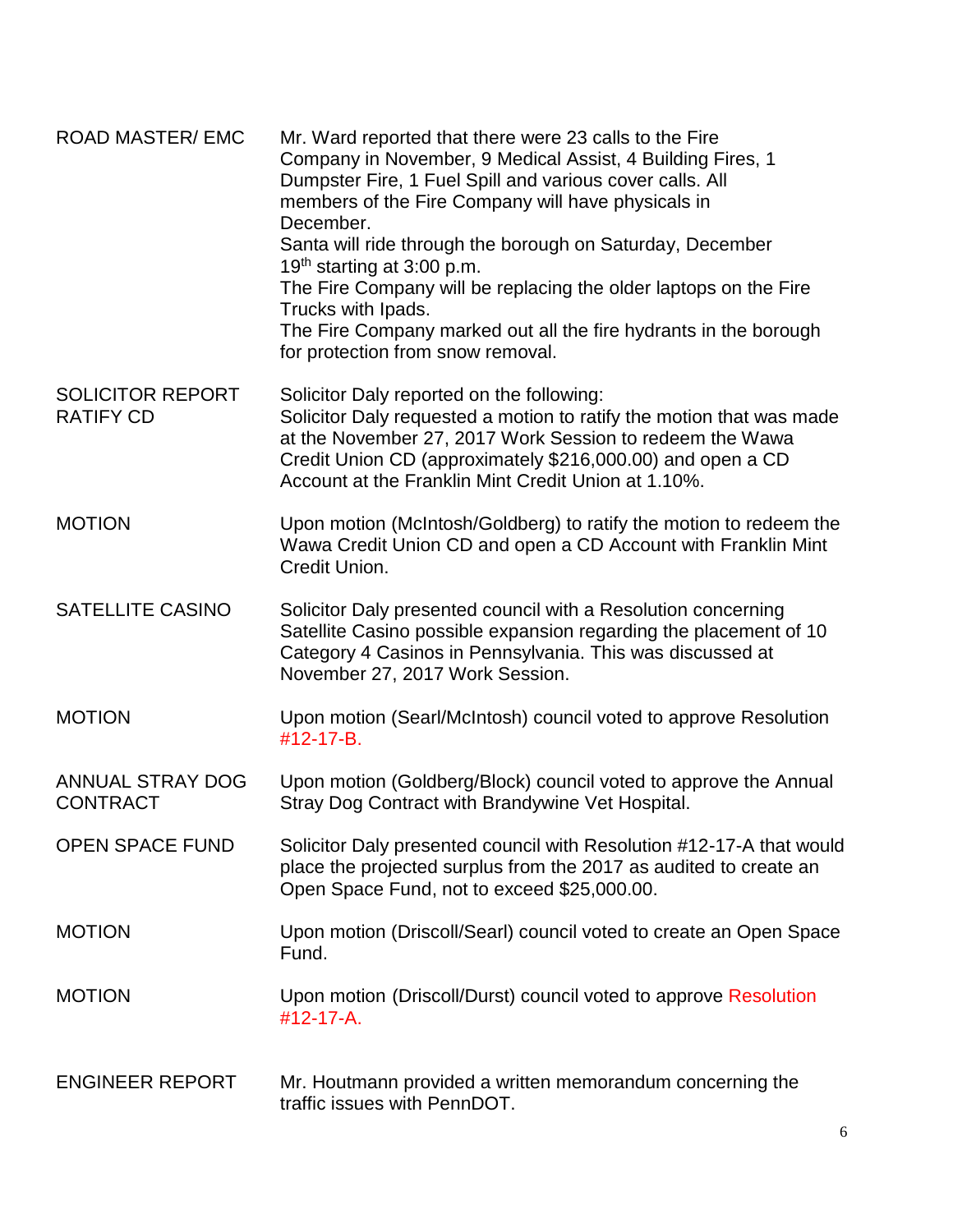There have been several meetings with Borough Officials and PennDOT concerning safety related issues at intersections involving State Highways as well as general road issues. There has also been correspondence issue by Borough Officials to PennDOT and replies from PennDOT concerning the same. This Memorandum is prepared in the attempt to summarize actions and recommendations concerning the various road related issues. SUNOCO PIPELINE Councilman Block expressed concerns that the borough did not RELOCATION issue a permit for the relocation of the Sunoco Pipeline. Solicitor Daly suggested that he could send a letter to Sunoco concerning this matter. THE RESERVES The applicant for The Reserves at Stoney Bank has asked for AT STONEY BANK council to reapprove the Land Development Approval and sign the plans to be sent to the County for recording. DEP is reviewing their Planning Module.

MAYOR'S REPORT Mayor Carroll presented a proclamation recognizing Jim Miller to his contributions to Open Space in the borough and the following comments:

"In 1975, as one of the leaders of the Chester Heights Community Association, Jim Miller assisted Chester Heights Borough Council in fighting the then proposed 522 town home Village of Valleybrook development. Because of that fight the number of homes was cut to 264 and 46 of the 66 acres were set aside for open space. As a member of Chester Heights Borough Council and as Chairman of Chester Heights Planning Commission, Jim continued to find ways for developers to set aside open space. The majority of dedicated open space in the borough today is in large part due to Jim Miller and others like him. Jim was also generous enough to set aside 25 acres of his own land. In his 40 years of service to the borough, Jim was always dedicated to the preservation of open space for future generations. For that vision and forethought, we are forever grateful."

President Clarke provided the following comments with regards to the Council Members and Mayor. "Mark Carroll -

- Mayor of Chester Heights for 17 years
- Conducts ceremonies required by his office including swearing people into office, managing the Memorial Day ceremony, and even marriages!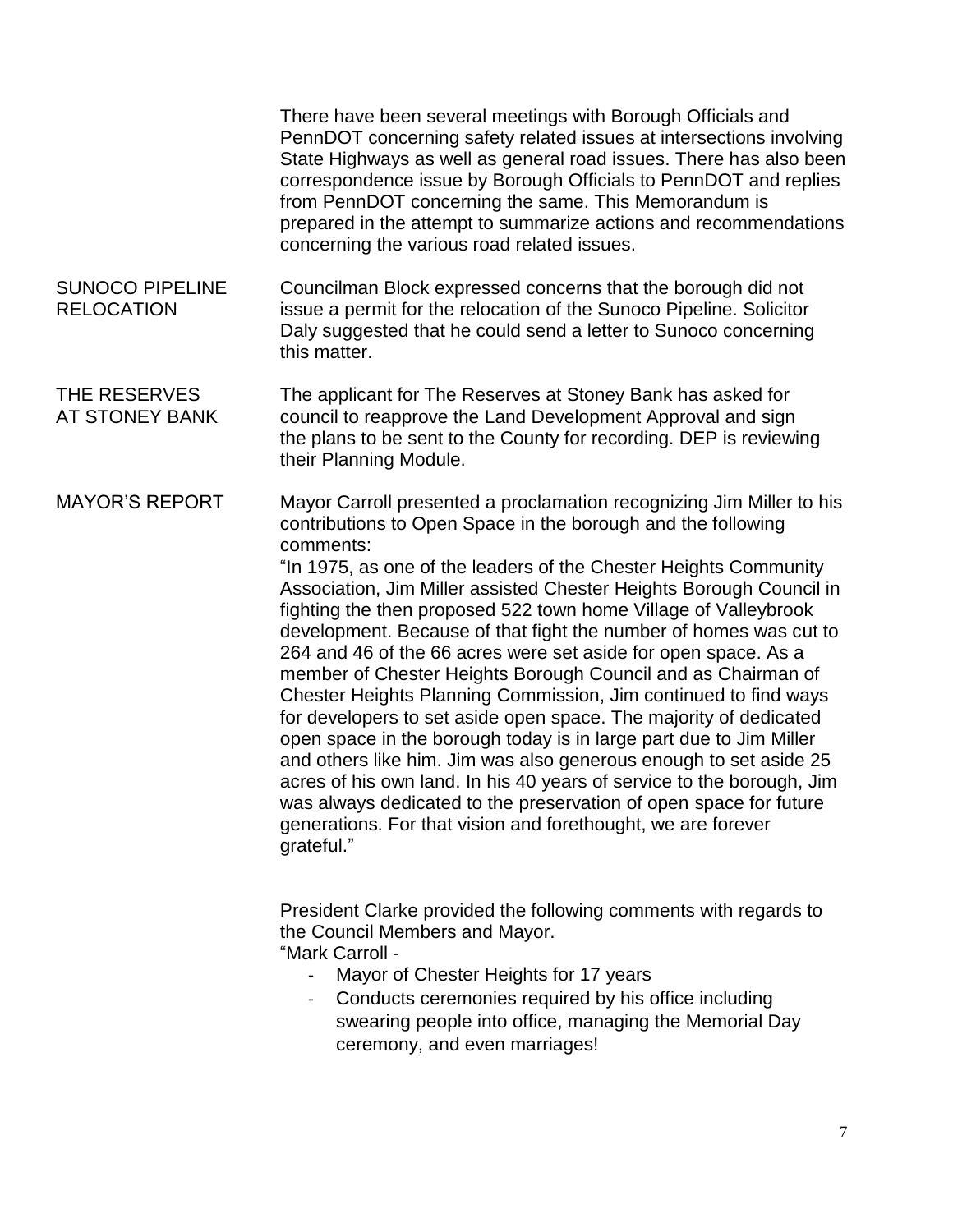- Member of the Planning Commission for 23 years. Mark brings a wealth of knowledge and historical perspective to the Planning Commission.
- Member of the parks committee which included responsibility for the Chester Heights Park
- Because of his many years of service, Mark is very knowledgeable about the inner workings of the Borough. Please join me in recognizing Mark for his years of service to the Borough.

Joe McIntosh has been a loyal member of Council for 13 years. Joe's background as an attorney makes him well suited for his position on Council. Joe's main contribution was developing ordinances that would help the Borough deal with problems in the community. Joe recently presented the property maintenance ordinance which was not without its challenges to develop. Please join me in recognizing Joe for his service to the Borough. Anne Searl –

- On Council since July 2015
- Pretty much a life-long resident
- Passionate about the Borough
- Served on the Communication committee
- Accomplishments include logo, tagline, policy development

## Marta Driscoll

- On Council since August 2016
- Enthusiastic
- Participated on the Communications Committee
- Accomplishments include
	- o Saved the Borough ~\$8K for insurance renewal
	- o Brought rigor and detail to the budget process
	- o Set up social media for the Borough

## Jeff Durst

- On Council since November 2016
- Great interpersonal skills
- Particularly interested in historical preservation, badly needed by the Borough
- Contributed excellent historical articles to the newsletters this year
- His wife, Christine, assisted with proofreading the newsletters and recycling day

Please join me in recognizing all of these individuals for their service to the Borough of Chester Heights!"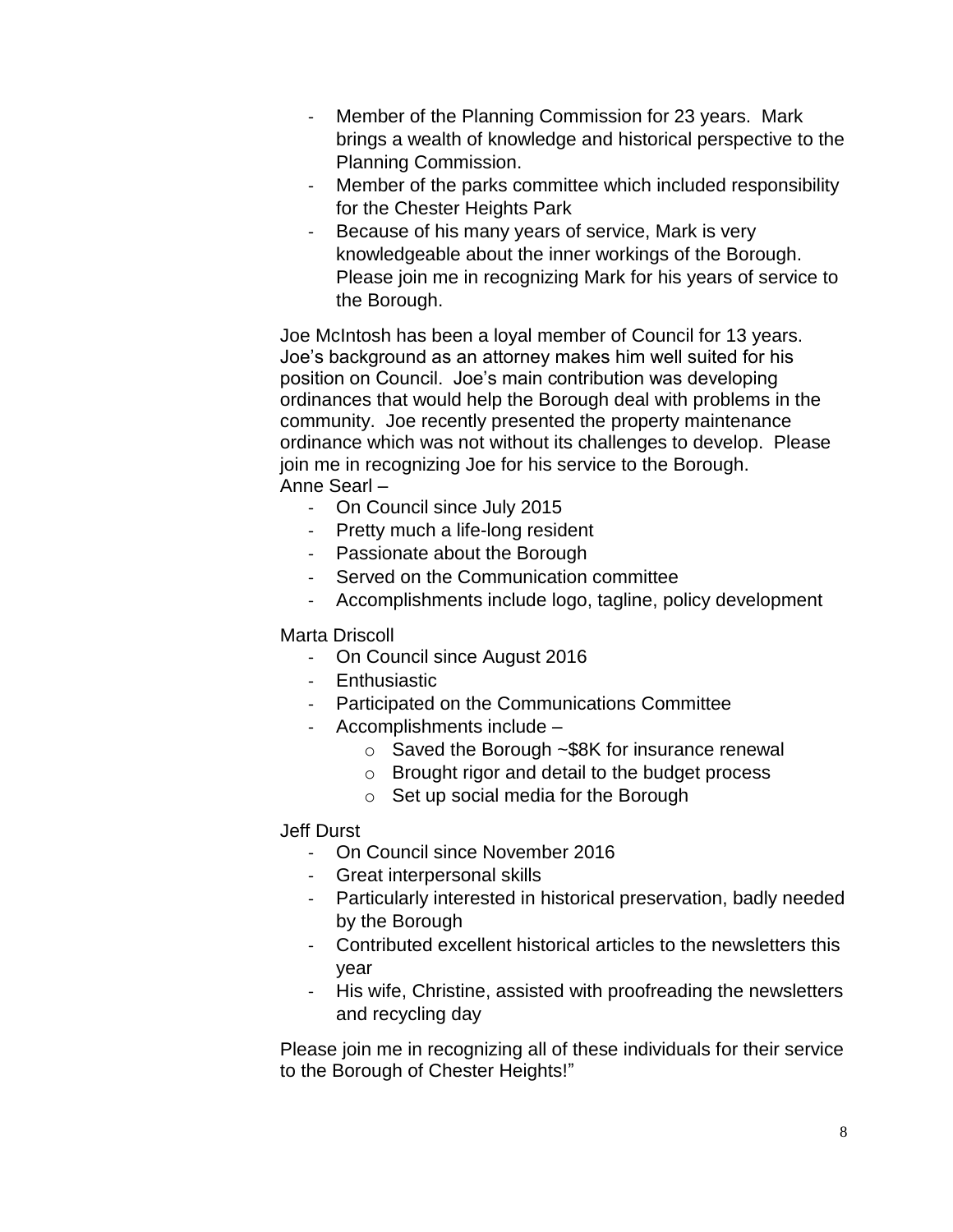| <b>COMMITTEE REPORTS</b><br><b>SCHOOL DISTRICT/</b><br><b>LIBRARY</b> | Councilman Block reported that the Garnet Valley Music Department<br>announced the music concert dates.<br>The school board are adding additional courses at the High School.                                                                                                                                                                                                                                                                                                                                                                                                                                      |
|-----------------------------------------------------------------------|--------------------------------------------------------------------------------------------------------------------------------------------------------------------------------------------------------------------------------------------------------------------------------------------------------------------------------------------------------------------------------------------------------------------------------------------------------------------------------------------------------------------------------------------------------------------------------------------------------------------|
| <b>BOROUGH PROPERTY</b>                                               | No report.                                                                                                                                                                                                                                                                                                                                                                                                                                                                                                                                                                                                         |
| <b>ENGINEER/CONSTRUCT No report.</b><br><b>INSPECTIONS</b>            |                                                                                                                                                                                                                                                                                                                                                                                                                                                                                                                                                                                                                    |
| <b>FINANCE/INSURANCE</b>                                              | Councilwoman Driscoll presented council with a 2018 Preliminary<br>General Fund Budget, a 2018 Fire Protection Fund Budget and a<br>2018 Liquid Fuels Budget. President Clarke thanked Councilwoman<br>Driscoll for all her work on the three budgets.                                                                                                                                                                                                                                                                                                                                                             |
| 2018 BUDGETS                                                          | Upon motion (Driscoll/Searl) council voted to approve the 2018<br>Preliminary General Fund Budget, the 2018 Preliminary Fire<br>Protection Fund Budget and the 2018 Preliminary Liquid Fuels<br>Budget.                                                                                                                                                                                                                                                                                                                                                                                                            |
| <b>TAX LEVY</b><br><b>ORDINANCE</b>                                   | Solicitor Daly presented council with the 2018 Tax Levy Ordinance.                                                                                                                                                                                                                                                                                                                                                                                                                                                                                                                                                 |
| <b>MOTION</b>                                                         | Upon motion (Driscoll/Searl) council voted to approve the 2018 Tax<br>Levy Ordinance.                                                                                                                                                                                                                                                                                                                                                                                                                                                                                                                              |
| <b>HIGHWAYS/</b><br><b>TRANSPORTATION</b>                             | Mayor Carroll will contact Scott's Lawn Service to do a second<br>cleaning of the borough storm drains.                                                                                                                                                                                                                                                                                                                                                                                                                                                                                                            |
| <b>OLD BUSINESS</b>                                                   | No report.                                                                                                                                                                                                                                                                                                                                                                                                                                                                                                                                                                                                         |
| NOMINATING/VACANCY No report.                                         |                                                                                                                                                                                                                                                                                                                                                                                                                                                                                                                                                                                                                    |
| <b>COMMUNICATIONS/</b><br><b>PUBLIC RELATIONS</b>                     | Constant Contact has been suspended. President Clarke suggested<br>reactivating Constant Contact. Councilwoman Searl will provide<br>President Clarke with the passwords for Constant Contact.                                                                                                                                                                                                                                                                                                                                                                                                                     |
| <b>WEBSITE REDESIGN</b>                                               | Council discussed the proposal from Virtual Towns, that would<br>provide hosting, support, design and maintenance. The cost is<br>\$3,500 for Year 1, \$4,242.00 for Year 2, and \$4,242.00 for Year 3.<br>Mayor Carroll informed council that the Pennsylvania Association of<br>Boroughs and the Pennsylvania State Association of Townships<br>provide website design and hosting at a more affordable price.<br>Vice President Goldberg commented that the other web<br>design/hosting options that Mayor Carroll suggested, even though<br>are less expensive does not provide the equivalent design options, |